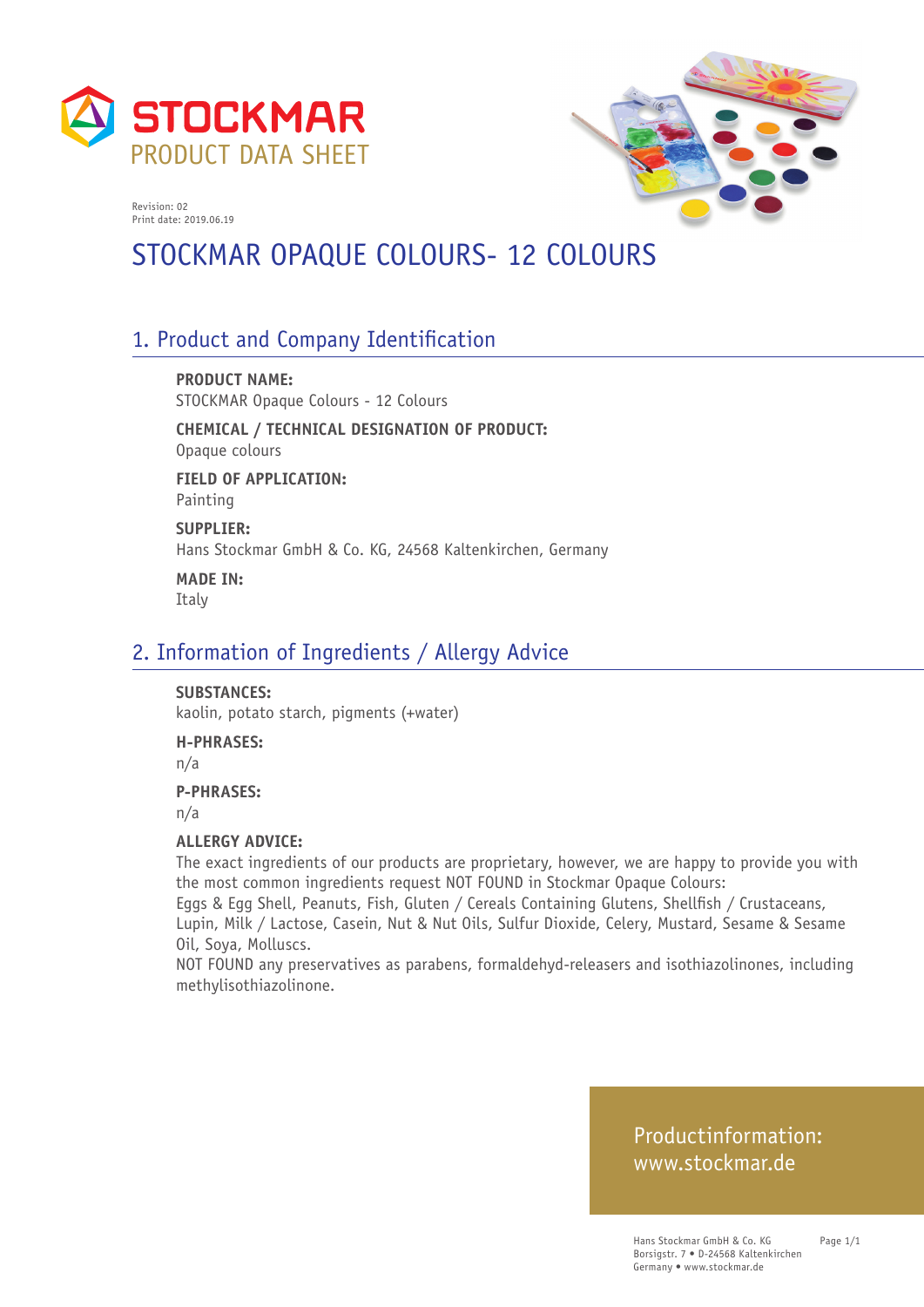



# STOCKMAR OPAQUE COLOURS- 12 COLOURS

# 3. Possible Hazards - Hazards Information

not required

**PRODUCT MARKING:**  "Attention! Not suitable for children under 3 years. Small parts might be swallowed."

# 4. First - Aid - Measures

**INHALATION:**

n/a

**SKIN CONTACT:** Wash off with water

**EYE CONTACT:** Rinse out with water.

**SWALLOWING:**

Rinse out mouth and drink plenty of water.

In case of persistent symptoms seek medical treatment.

# 5. Fire - Fighting Measures

**SUITABLE EXTINGUISHING MEDIA:** 

n/a

**EXTINGUISHING MATERIAL THAT MUST NOT BE USED FOR SAFTY REASONS:**  n/a

# 6. Accidental Release Measure

**ENVIRONMENT-RELATED MEASURES:**  n/a **PROCEDURES FOR CLEANING / ABSORPTION:**  n/a

**PERSON-RELATED PRECAUTIONARY MEASURES:**  Swiftly remove and clean affected clothes

# Productinformation: www.stockmar.de

Hans Stockmar GmbH & Co. KG Borsigstr. 7 • D-24568 Kaltenkirchen Germany • www.stockmar.de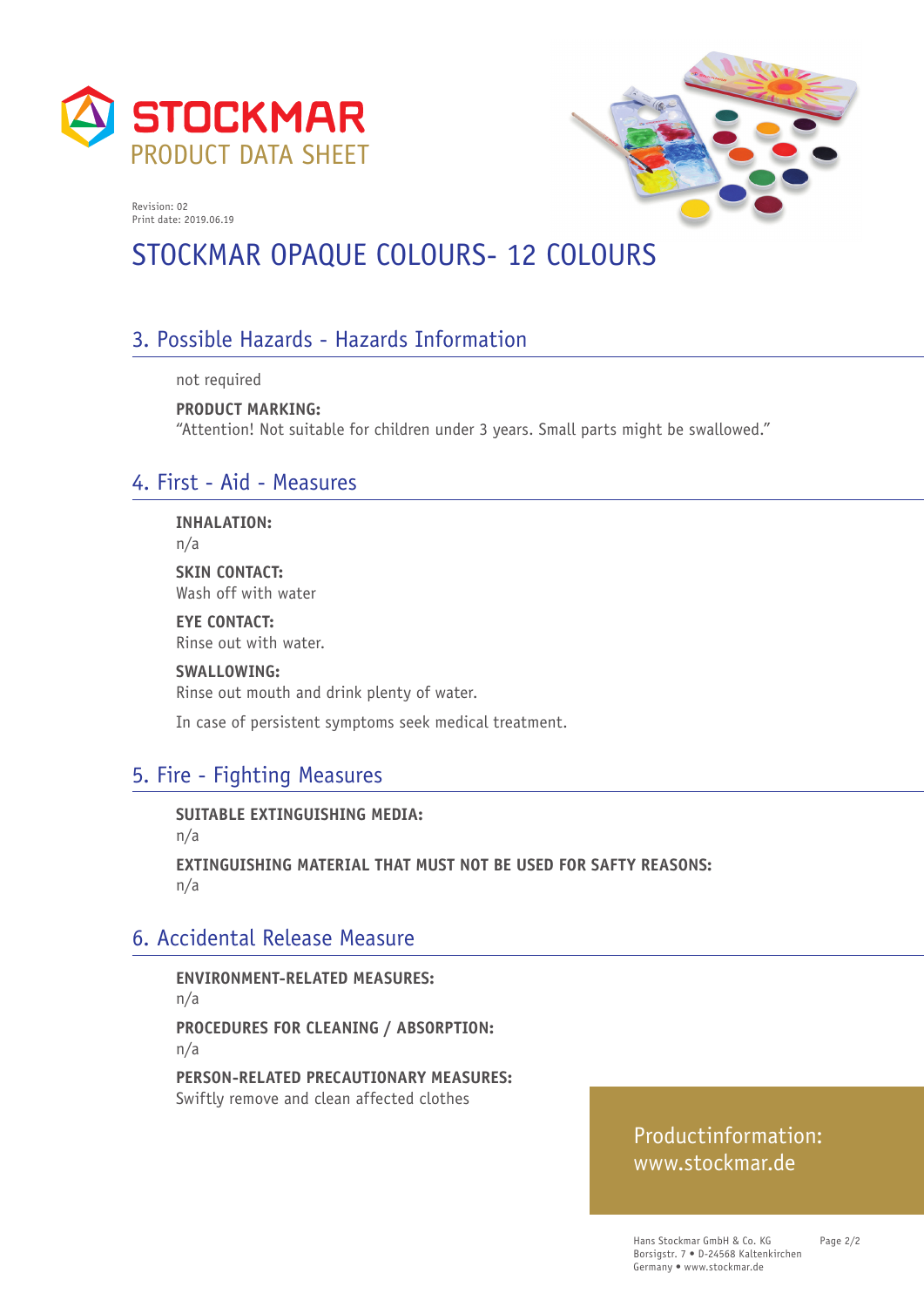



# STOCKMAR OPAQUE COLOURS- 12 COLOURS

# 7. Handling and Storage

**HANDLING:**  Avoid contact with clothes

**STORAGE:**  Store product in original packaging

# 8. Exposure Controls / Personal Protection

n/a

# 9. Physical and Chemical Properties

**FORM/COLOUR/ODOR:**  solid / different colours / non-specific

**FLASH POINT:**   $> 180^{\circ}$ C

**IGNITION TEMPERATURE:**  Product is not inflammable

**EXPLOSION LIMITS:**  Product not explosive

**SOLUBILITY IN WATER:**  100%

# 10. Stability and Reactivity

**CONDITION TO AVOID:**  Temperature > 55°C

**MATERIALS TO AVOID:**  Don`t mix with other chemicals

**HAZARDOUS DECOMPOSITION PRODUCTS:**  No hazardous decomposition products known

## Productinformation: www.stockmar.de

Hans Stockmar GmbH & Co. KG Borsigstr. 7 • D-24568 Kaltenkirchen Germany • www.stockmar.de

Page 3/3